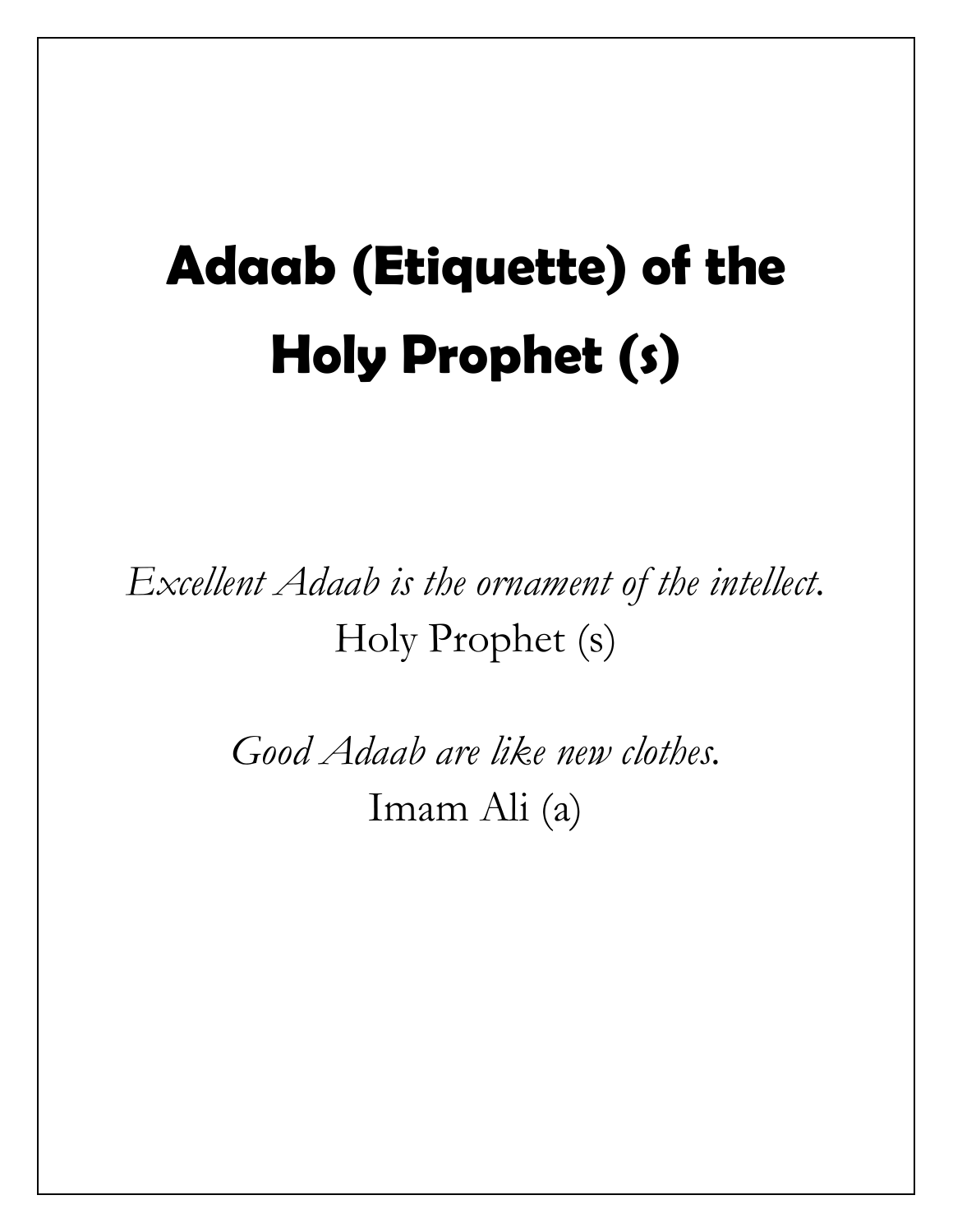## **Etiquettes of Eating/Drinking**

- 1) Begin in the name of Allah.
- 2) End by thanking Allah.
- 3) Take small morsels.
- 4) Chew well.
- 5) Do not look at what others are eating.
- 6) Eat and drink with the right hand.
- 7) Sit and eat.
- 8) Do not talk while eating.
- 9) Eat from that which is closest to you.
- 10) Drink water in sips.
- 11) During daytime drink water while standing. At night drink water when sitting.
- 12) Wash hands before and after eating.
- 13) Eat together with others. Allah rewards those who eat in a group.
- 14) Do not waste food.
- 15) Take off your shoes when eating, it is more relaxing for the feet.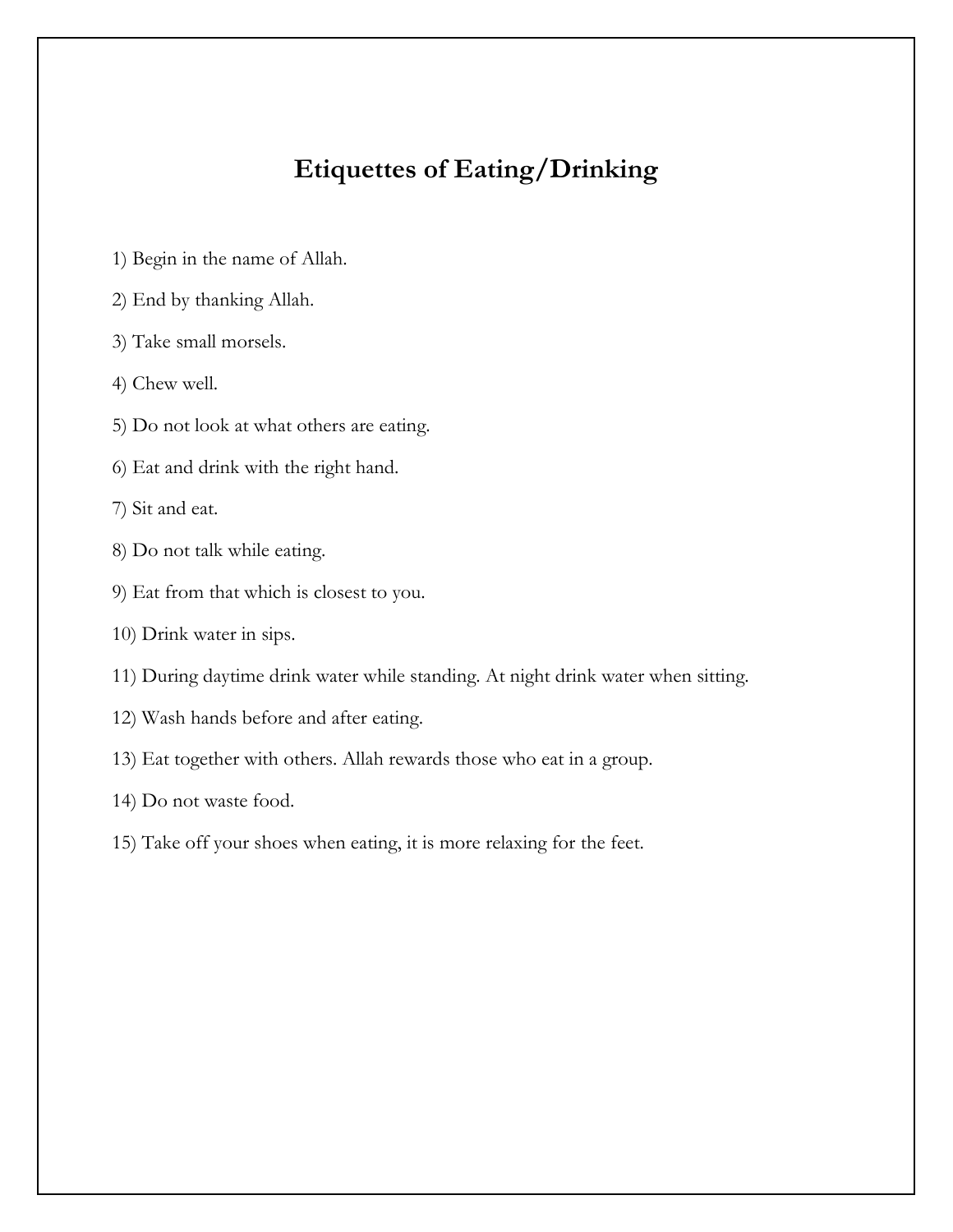# **Etiquettes of Sleeping**

1) Sleep on your right side.

2) Do wudhu before going to sleep.

3) Do not sleep on your stomach.

4) Sleep early and wake up early.

5) Recite the following before sleeping.

a) Sura Ikhlas three times

- b) Send blessings on all the Prophets.
- c) seek forgiveness for all beleivers.
- d) Recite the Tasbihate Arbaa'

6) Think of your day before going to sleep. Thank Allah for all the good that happened during the day, and ask forgiveness for all the mistakes you made that day.

7) When you wake up, say: *Thanks be to the God who gave me life after death*. Sleep is a form of death, so waking up is really a new life.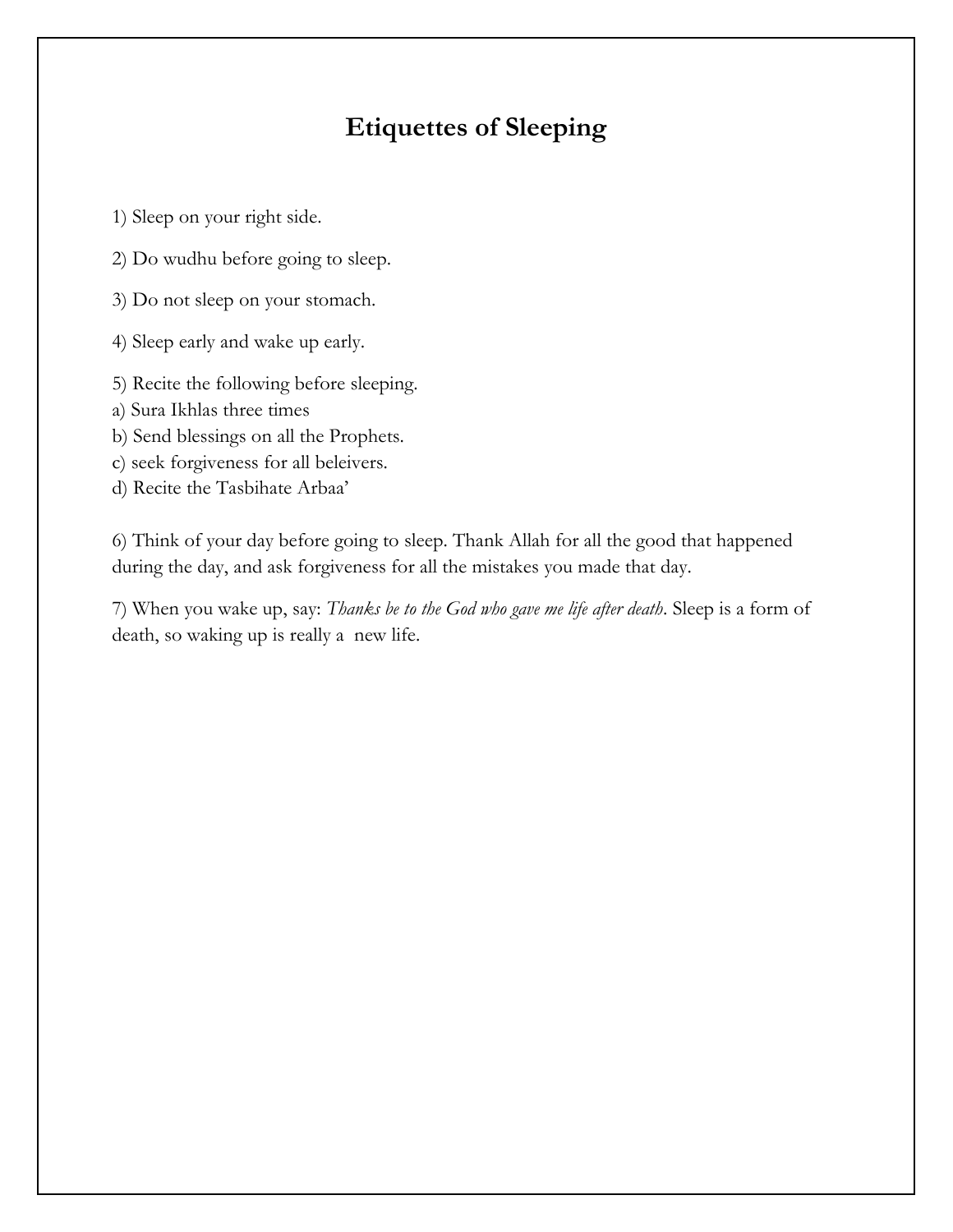#### **Etiquette of Personal hygiene**

- 1) Comb your hair well for that brings many blessings and removes grief.
- 2) Cut and trim your nails on Friday.
- 3) Keep your body clean and free of bad smell.
- 4) Use good perfume, especially when praying.
- 5) Apply oil on the hair and body. Oiling the hair removes distress.
- 6) Brush your teeth regularly.

#### **Etiquette of entering/leaving the home**

- 1) Enter with the right foot.
- 2) Say Bismillah when entering.
- 3) Knock or ring the bell gently, not too loudly or for too long.
- 4) Do not slam the door after entering, or leave it to shut by itself. Close it gently.
- 5) Do not make too much noise when entering or leaving, especially if people are sleeping.

6) Greet others with the salaam. If there is no one at home, say: *Peace be on all of us from our Lord.*

7) Make your presence known, do not surprise people suddenly.

8) Seek permission to enter into people's rooms.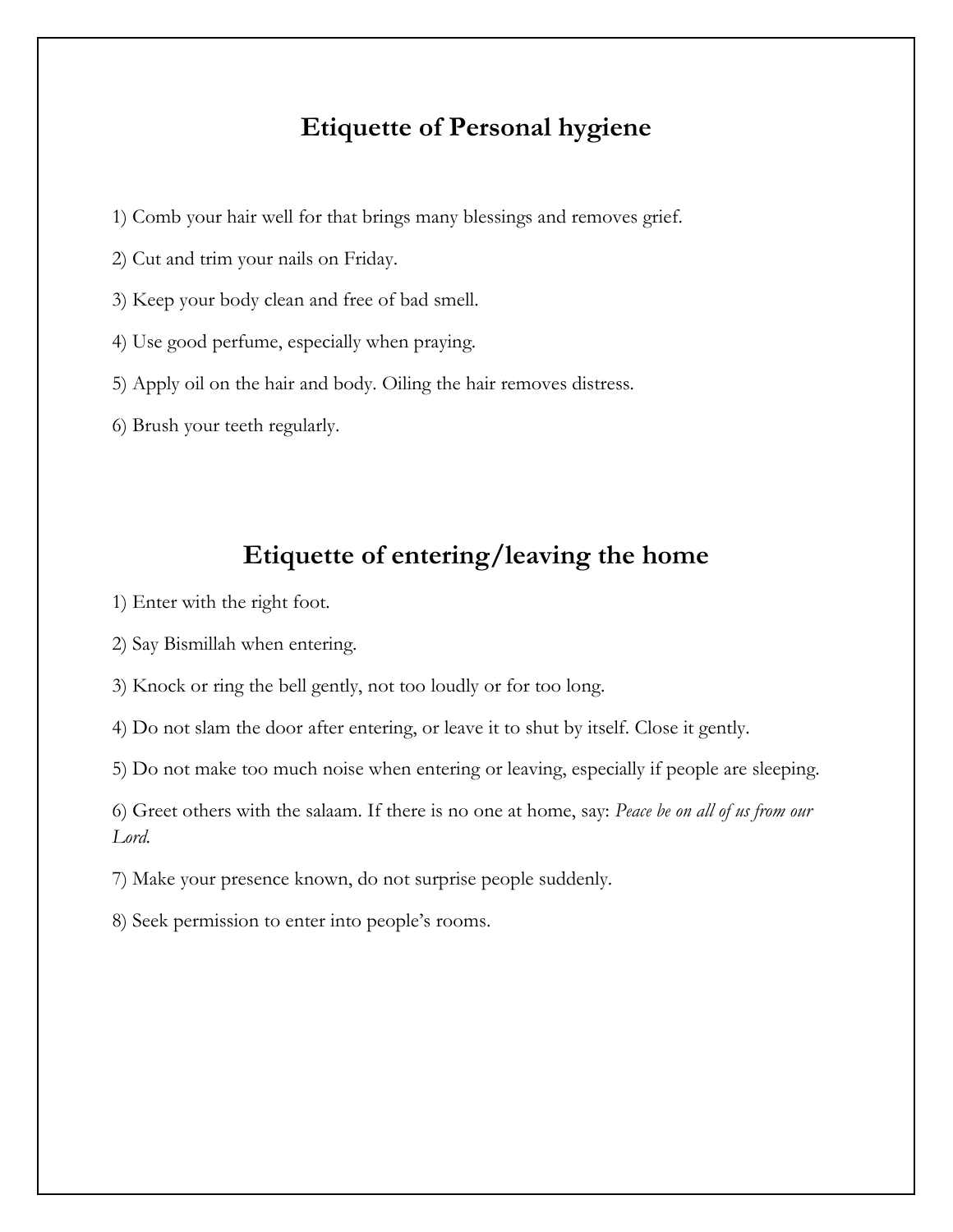## **Etiquette of Communication**

- 1) Speak softly and gently.
- 2) Make your words simple and to the point.
- 3) Do not laugh loudly or for too long.
- 4) Be cheerful and easy going. Do not pounce on people's mistakes.
- 5) Do not be rude or harsh.
- 6) Do not flatter others.
- 7) Do not look for the faults of others, instead look for their positive qualities.
- 8) Stay away from things that do not concern you.
- 9) Speak words that are kind and considerate.
- 10) Use words that compliment, praise, comfort, make others happy . . .
- 11) Do not talk bad about others.
- 12) Avoid negative words that stir up conflict and hatred.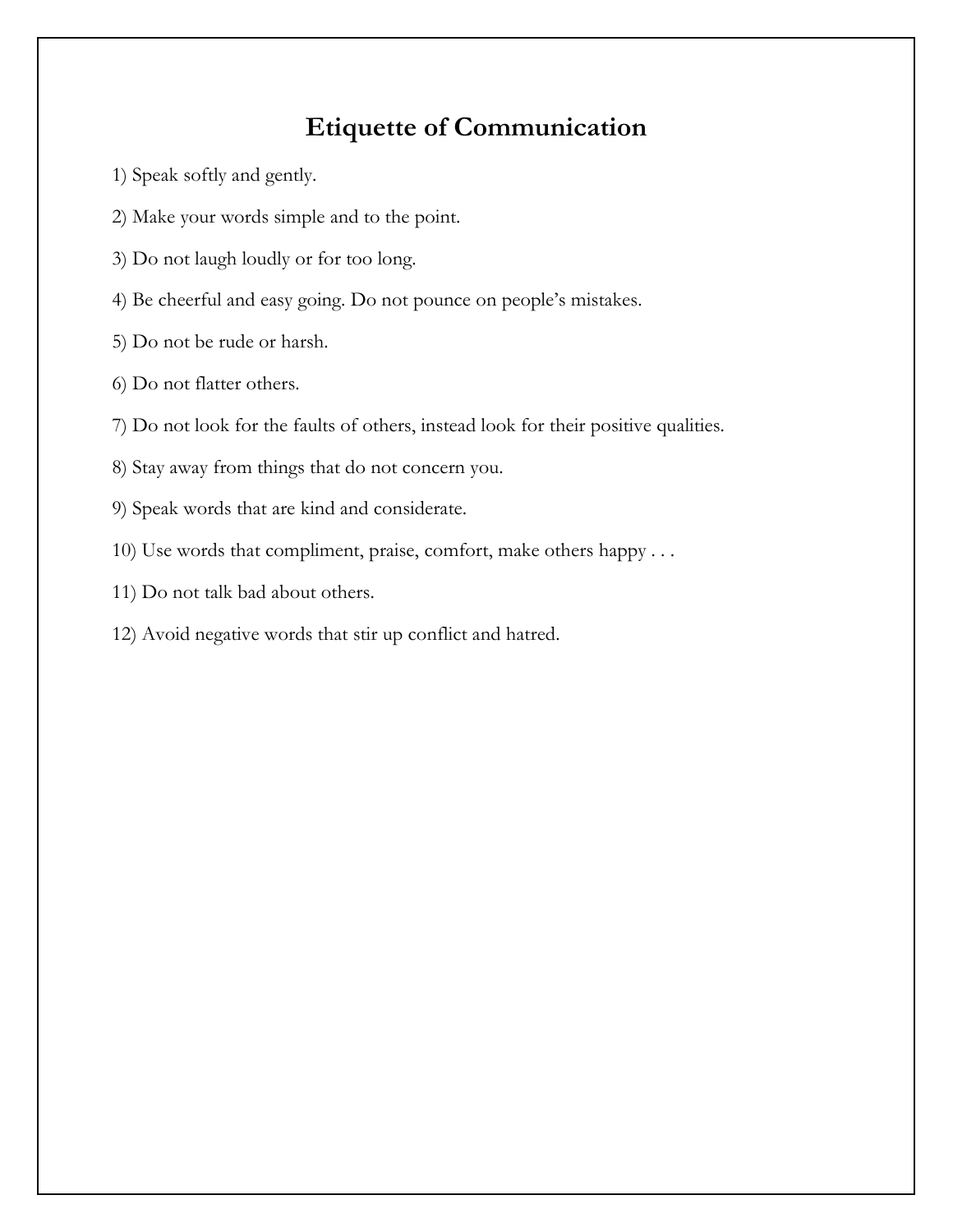### **Etiquette of social relationships**

- 1) Do your own work, do not depend on others for what you can do yourself.
- 2) Help others whenever possible.
- 3) Smile and greet others with warmth.
- 4) Treat people equally, with fairness.
- 5) Do not look down on anything someone offers you, even a dry date.
- 6) Be humble without losing self-respect.
- 7) Be kind and sociable. God likes those who are friendly and outgoing.
- 8) Be generous but not extravagant.
- 9) Make your appearance pleasant when you go to meet others.
- 10) Show others that you care about them.
- 11) Do not stare at others.
- 12) Do not turn away anyone who comes to you with a need.
- 13) Be humorous and joke a little, but always speak the truth.

14) Inquire about others when you don't see them for three days (if you have been seeing them regularly).

- 15) Respect a guest and prefer him/her over yourself.
- 16) Cheer up someone who is sad.